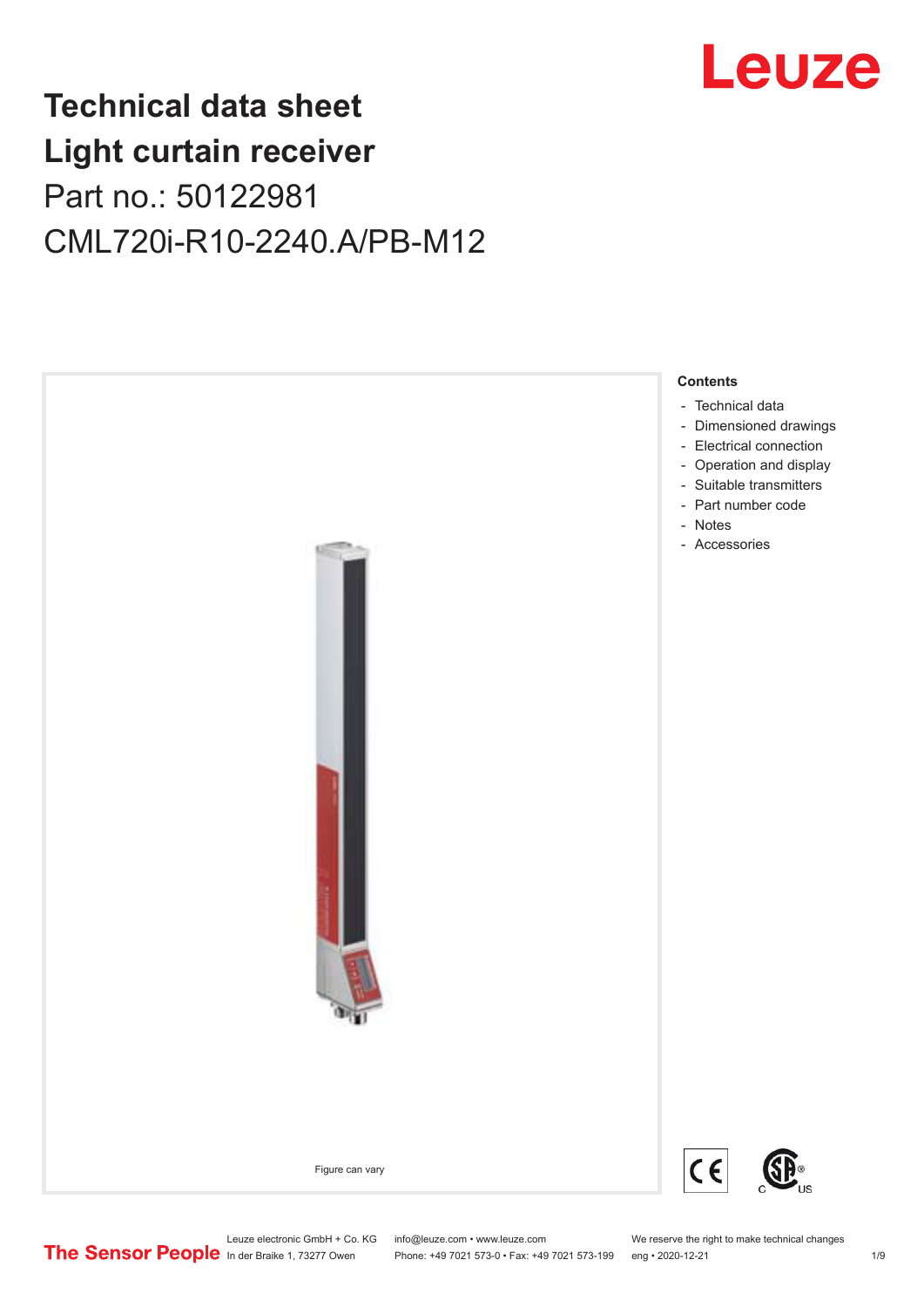### <span id="page-1-0"></span>**Technical data**

# Leuze

| <b>Basic data</b>                              |                                                                                                             |
|------------------------------------------------|-------------------------------------------------------------------------------------------------------------|
| Series                                         | 720                                                                                                         |
| <b>Operating principle</b>                     | Throughbeam principle                                                                                       |
| Device type                                    | Receiver                                                                                                    |
| <b>Contains</b>                                | 2x BT-NC sliding block                                                                                      |
| <b>Application</b>                             | Object measurement                                                                                          |
| <b>Special version</b>                         |                                                                                                             |
| <b>Special version</b>                         | Crossed-beam scanning                                                                                       |
|                                                | Diagonal-beam scanning                                                                                      |
|                                                | Parallel-beam scanning                                                                                      |
| <b>Optical data</b>                            |                                                                                                             |
| <b>Operating range</b>                         | Guaranteed operating range                                                                                  |
| <b>Operating range</b>                         | 0.37m                                                                                                       |
| <b>Operating range limit</b>                   | Typical operating range                                                                                     |
| <b>Operating range limit</b>                   | 0.29m                                                                                                       |
| <b>Measurement field length</b>                | 2.240 mm                                                                                                    |
| <b>Number of beams</b>                         | 224 Piece(s)                                                                                                |
| Beam spacing                                   | 10 mm                                                                                                       |
|                                                |                                                                                                             |
| <b>Measurement data</b>                        |                                                                                                             |
| Minimum object diameter                        | 20 mm                                                                                                       |
| <b>Electrical data</b>                         |                                                                                                             |
| <b>Protective circuit</b>                      | Polarity reversal protection                                                                                |
|                                                | Short circuit protected                                                                                     |
|                                                | <b>Transient protection</b>                                                                                 |
|                                                |                                                                                                             |
| Performance data                               |                                                                                                             |
| Supply voltage $U_{B}$                         | 18  30 V, DC                                                                                                |
| <b>Residual ripple</b>                         | 0  15 %, From $U_{\rm B}$                                                                                   |
| <b>Open-circuit current</b>                    | 0  435 mA, The specified values refer<br>to the entire package consisting of trans-<br>mitter and receiver. |
|                                                |                                                                                                             |
| Inputs/outputs selectable                      |                                                                                                             |
| Output current, max.                           | 100 mA                                                                                                      |
| Input resistance                               | $6.000 \Omega$                                                                                              |
| Number of inputs/outputs selectable 2 Piece(s) |                                                                                                             |
| Type                                           | Inputs/outputs selectable                                                                                   |
| Voltage type, outputs                          | DC                                                                                                          |
| Switching voltage, outputs                     | Typ. $U_R / 0 V$                                                                                            |
| Voltage type, inputs                           | DC                                                                                                          |
| Switching voltage, inputs                      | high: ≥6V                                                                                                   |
|                                                | $low: 4V$                                                                                                   |
|                                                |                                                                                                             |
| Input/output 1<br>Activation/disable delay     | 1 <sub>ms</sub>                                                                                             |
|                                                |                                                                                                             |
| <b>Timing</b>                                  |                                                                                                             |
| Cycle time                                     | $7.12$ ms                                                                                                   |
| Response time per beam                         | $30 \mu s$                                                                                                  |
| <b>Interface</b>                               |                                                                                                             |
| Type                                           | PROFIBUS DP                                                                                                 |
| <b>PROFIBUS DP</b>                             |                                                                                                             |
|                                                |                                                                                                             |

| <b>Service interface</b> |                                |                              |  |
|--------------------------|--------------------------------|------------------------------|--|
|                          | Type                           | IO-Link                      |  |
|                          | <b>IO-Link</b>                 |                              |  |
|                          | <b>Function</b>                | Configuration via software   |  |
|                          |                                | Service                      |  |
|                          | <b>Connection</b>              |                              |  |
|                          |                                |                              |  |
|                          | <b>Number of connections</b>   | 2 Piece(s)                   |  |
|                          | <b>Plug outlet</b>             | Axial                        |  |
|                          | <b>Connection 1</b>            |                              |  |
|                          | <b>Function</b>                | Configuration interface      |  |
|                          |                                | Connection to transmitter    |  |
|                          |                                | Signal IN                    |  |
|                          |                                | Signal OUT                   |  |
|                          |                                | Voltage supply               |  |
|                          | <b>Type of connection</b>      | Connector                    |  |
|                          | <b>Thread size</b>             | M12                          |  |
|                          | Type                           | Male                         |  |
|                          | <b>Material</b>                | Metal                        |  |
|                          | No. of pins                    | 8-pin                        |  |
|                          | Encoding                       | A-coded                      |  |
|                          |                                |                              |  |
|                          | <b>Connection 2</b>            |                              |  |
|                          | <b>Function</b>                | <b>BUS IN</b>                |  |
|                          |                                | <b>BUS OUT</b>               |  |
|                          | <b>Type of connection</b>      | Connector                    |  |
|                          | <b>Thread size</b>             | M12                          |  |
|                          | Type                           | Female                       |  |
|                          | <b>Material</b>                | Metal                        |  |
|                          | No. of pins                    | 5-pin                        |  |
|                          | Encoding                       | B-coded                      |  |
|                          | <b>Mechanical data</b>         |                              |  |
|                          | Design                         | Cubic                        |  |
|                          | Dimension (W x H x L)          | 29 mm x 35.4 mm x 2,315 mm   |  |
|                          | <b>Housing material</b>        | Metal                        |  |
|                          | <b>Metal housing</b>           | Aluminum                     |  |
|                          | Lens cover material            | <b>Plastic</b>               |  |
|                          | Net weight                     | 2,300 g                      |  |
|                          | <b>Housing color</b>           | Silver                       |  |
|                          | <b>Type of fastening</b>       | Groove mounting              |  |
|                          |                                | Via optional mounting device |  |
|                          | <b>Operation and display</b>   |                              |  |
|                          | Type of display                | LED                          |  |
|                          |                                | OLED display                 |  |
|                          | <b>Number of LEDs</b>          | 2 Piece(s)                   |  |
|                          | Type of configuration          | Software                     |  |
|                          |                                | Teach-in                     |  |
|                          | <b>Operational controls</b>    | Membrane keyboard            |  |
|                          |                                |                              |  |
|                          | <b>Environmental data</b>      |                              |  |
|                          | Ambient temperature, operation | $-3060 °C$                   |  |
|                          | Ambient temperature, storage   | $-4070 °C$                   |  |

Leuze electronic GmbH + Co. KG info@leuze.com • www.leuze.com We reserve the right to make technical changes In der Braike 1, 73277 Owen Phone: +49 7021 573-0 • Fax: +49 7021 573-199 eng • 2020-12-21 299 Phone: +49 7021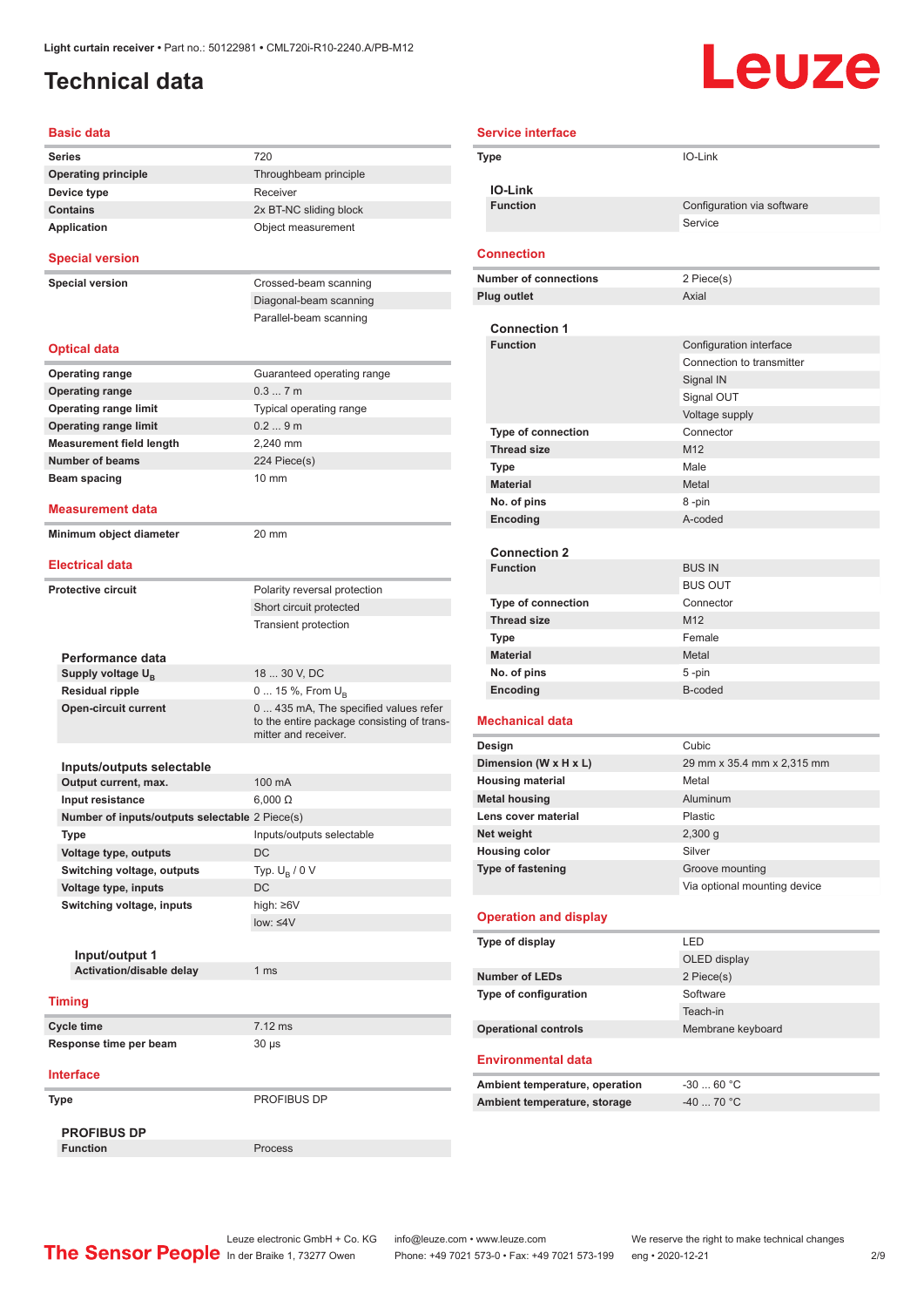## **Technical data**

# Leuze

#### **Certifications**

| Degree of protection     | IP 65         |
|--------------------------|---------------|
| <b>Protection class</b>  | Ш             |
| <b>Certifications</b>    | c CSA US      |
| <b>Standards applied</b> | IEC 60947-5-2 |
|                          |               |

#### **Classification**

| <b>Customs tariff number</b> | 90314990 |
|------------------------------|----------|
| eCl@ss 5.1.4                 | 27270910 |
| eCl@ss 8.0                   | 27270910 |
| eCl@ss 9.0                   | 27270910 |
| eCl@ss 10.0                  | 27270910 |
| eCl@ss 11.0                  | 27270910 |
| <b>ETIM 5.0</b>              | EC002549 |
| <b>ETIM 6.0</b>              | EC002549 |
| <b>ETIM 7.0</b>              | EC002549 |
|                              |          |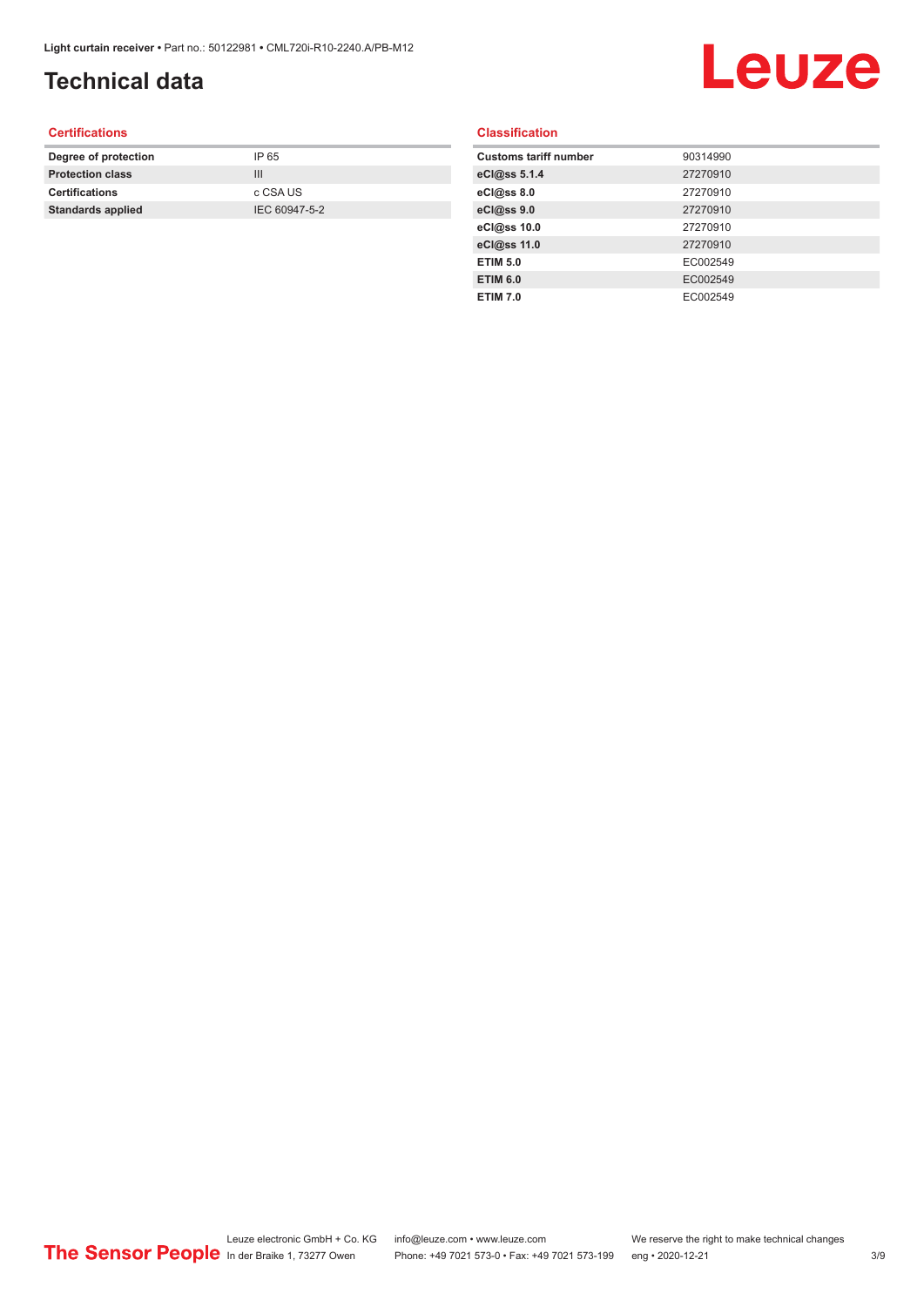#### <span id="page-3-0"></span>**Dimensioned drawings**

All dimensions in millimeters



- A Beam spacing 10 mm
- B Measurement field length 2240 mm
- F M6 thread
- G Fastening groove
- 
- T Transmitter
- R Receiver
- Y 5 mm

**Leuze**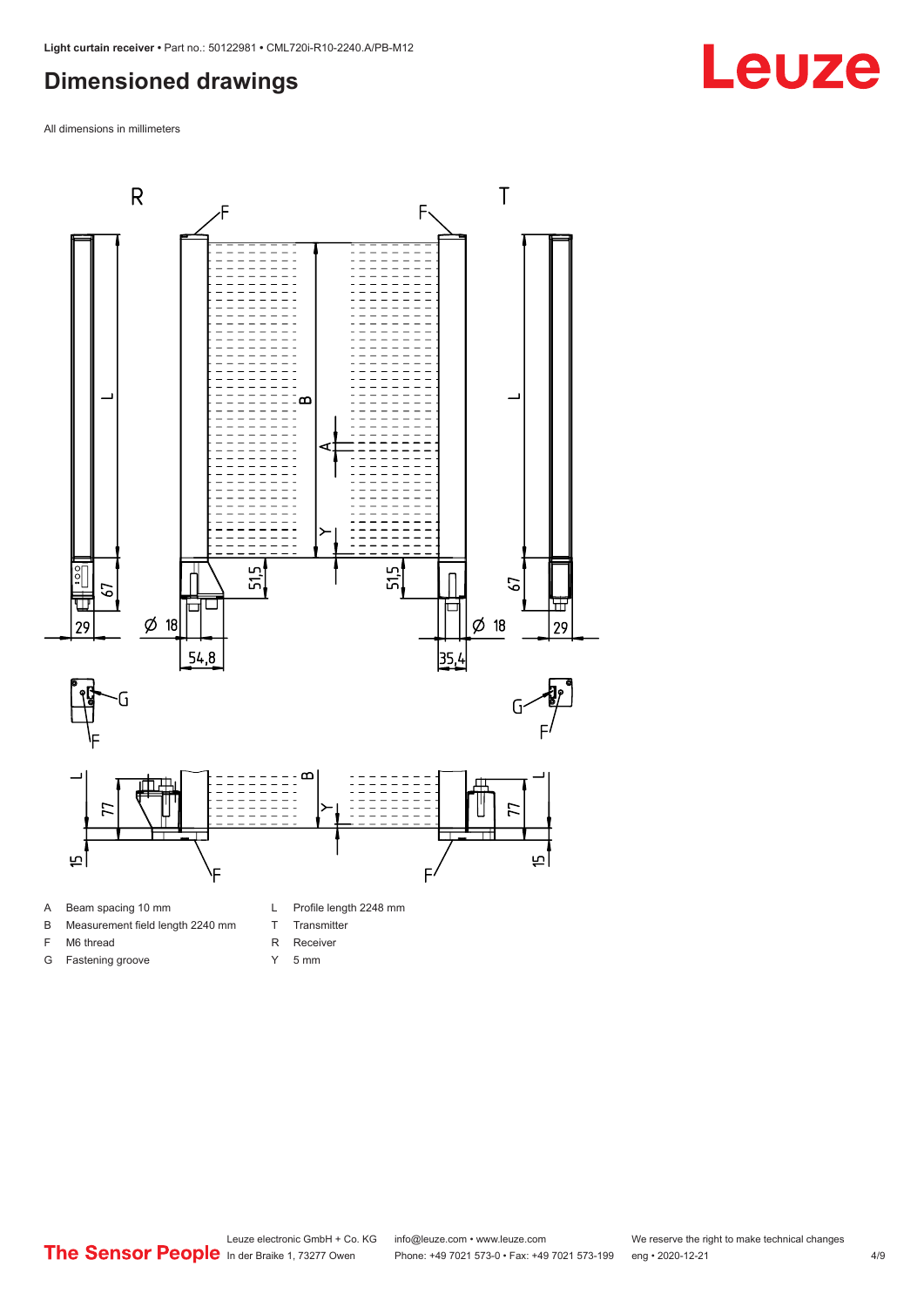#### <span id="page-4-0"></span>**Dimensioned drawings**





# **Electrical connection**

**Connection 1**

| <b>Function</b>    | Configuration interface   |
|--------------------|---------------------------|
|                    | Connection to transmitter |
|                    | Signal IN                 |
|                    | Signal OUT                |
|                    | Voltage supply            |
| Type of connection | Connector                 |
| <b>Thread size</b> | M12                       |
| <b>Type</b>        | Male                      |
| <b>Material</b>    | Metal                     |
| No. of pins        | 8-pin                     |
| Encoding           | A-coded                   |

#### **Pin Pin assignment**

|                | $V +$            |  |  |
|----------------|------------------|--|--|
| $\overline{2}$ | I/O <sub>1</sub> |  |  |
| 3              | <b>GND</b>       |  |  |
| $\overline{4}$ | IO-Link          |  |  |
| 5              | I/O <sub>2</sub> |  |  |
| 6              | RS 485 Tx+       |  |  |
|                | RS 485 Tx+       |  |  |
| 8              | <b>FE/SHIELD</b> |  |  |
|                |                  |  |  |



#### **Connection 2**

| <b>Function</b>    | <b>BUS IN</b>  |
|--------------------|----------------|
|                    | <b>BUS OUT</b> |
| Type of connection | Connector      |
| <b>Thread size</b> | M12            |
| <b>Type</b>        | Female         |
| <b>Material</b>    | Metal          |
| No. of pins        | $5$ -pin       |
| Encoding           | B-coded        |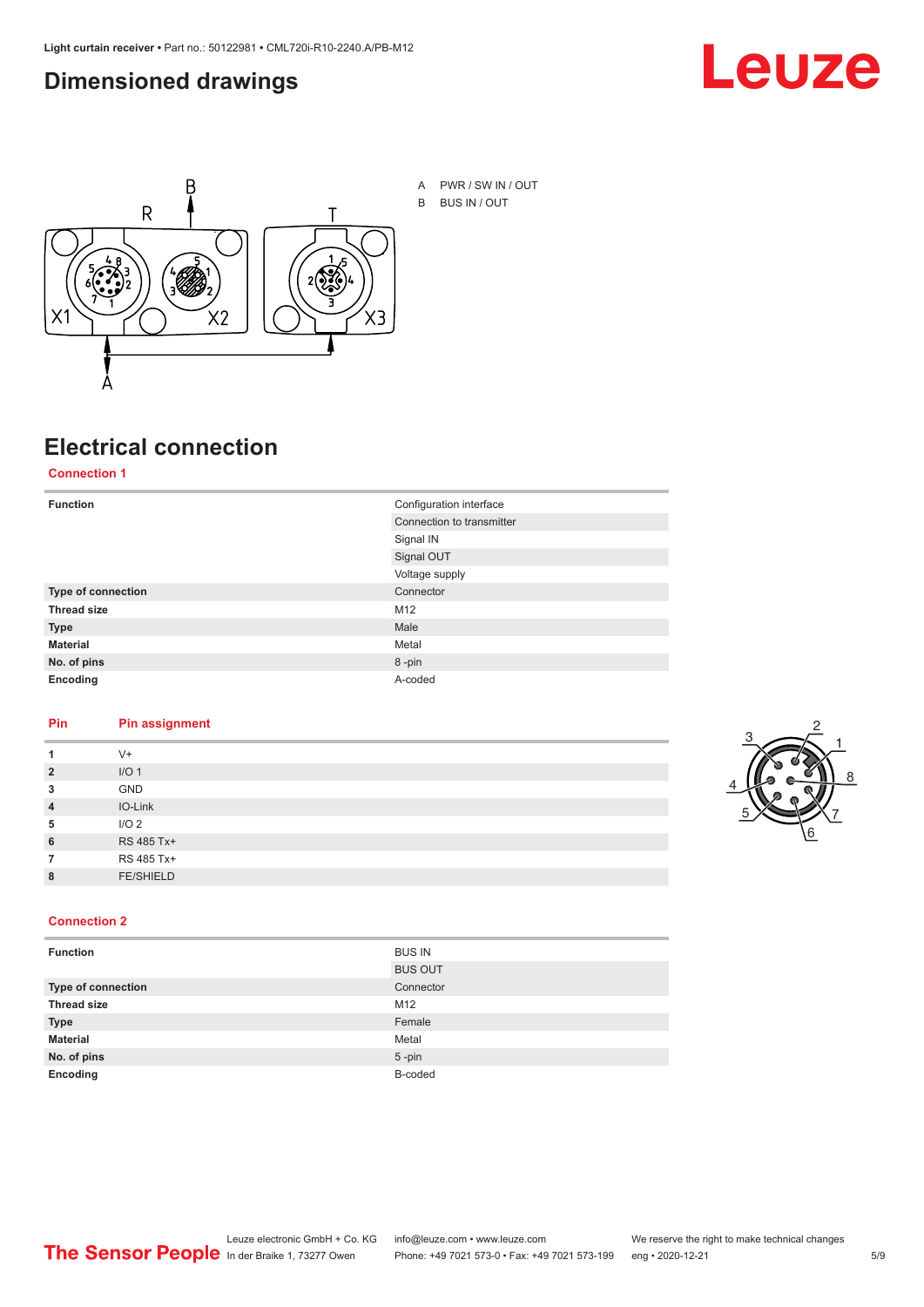### <span id="page-5-0"></span>**Electrical connection**

#### **Pin Pin assignment 1** V+ **2** Tx-**3** PB GND **4** Tx+ **5** FE/SHIELD 3 2 1 5 4

# **Operation and display**

| <b>LED</b>     | <b>Display</b>           | <b>Meaning</b>                         |
|----------------|--------------------------|----------------------------------------|
|                | Green, continuous light  | Operational readiness                  |
|                | Green, flashing          | Teach / error                          |
| $\overline{2}$ | Yellow, continuous light | Light path free, with function reserve |
|                | Yellow, flashing         | No function reserve                    |
|                | Off                      | Object detected                        |

#### **Suitable transmitters**

| Part no. | <b>Designation</b>         | <b>Article</b>               | <b>Description</b>                                                     |
|----------|----------------------------|------------------------------|------------------------------------------------------------------------|
| 50119418 | CML720i-T10-<br>2240.A-M12 | Light curtain<br>transmitter | Operating range: 0.3  6 m<br>Connection: Connector, M12, Axial, 5 -pin |

### **Part number code**

Part designation: **CML7XXi-YZZ-AAAA.BCCCDDD-EEEFFF**

| <b>CML</b>   | <b>Operating principle</b><br>Measuring light curtain                                                                                     |
|--------------|-------------------------------------------------------------------------------------------------------------------------------------------|
| 7XXi         | <b>Series</b><br>720i: 720i series<br>730i: 730i series                                                                                   |
| Y            | Device type<br>T: transmitter<br>R: receiver                                                                                              |
| <b>ZZ</b>    | <b>Beam spacing</b><br>$05:5$ mm<br>10:10 mm<br>20:20 mm<br>40:40 mm                                                                      |
| <b>AAAA</b>  | Measurement field length [mm], dependent on beam spacing                                                                                  |
| B            | Equipment<br>A: connector outlet, axial<br>R: rear connector outlet                                                                       |
| $_{\rm ccc}$ | Interface<br>L: IO-Link<br>/CN: CANopen<br>/PB: PROFIBUS<br>/PN: PROFINET<br>/CV: Analog current and voltage output<br>/D3: RS 485 Modbus |

**Leuze**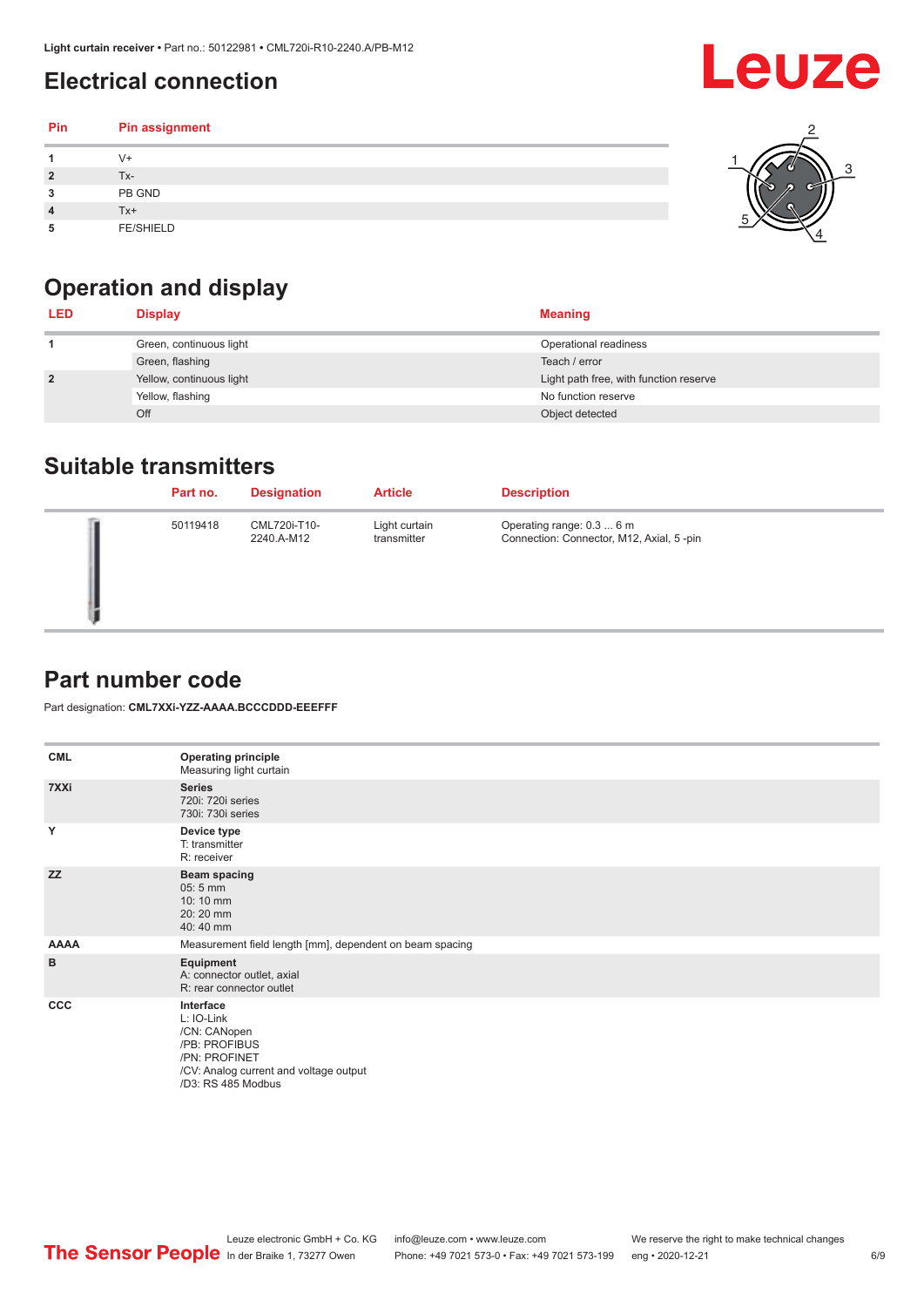#### <span id="page-6-0"></span>**Part number code**



| <b>DDD</b>  | <b>Special equipment</b><br>-PS: Power Setting                                                  |
|-------------|-------------------------------------------------------------------------------------------------|
| <b>EEE</b>  | <b>Electrical connection</b><br>M12: M12 connector                                              |
| <b>FFF</b>  | -EX: Explosion protection                                                                       |
|             |                                                                                                 |
| <b>Note</b> |                                                                                                 |
|             | $\&$ A list with all available device types can be found on the Leuze website at www.leuze.com. |

#### **Notes**

| <b>Observe intended use!</b>                                                                                                                                                                                                  |
|-------------------------------------------------------------------------------------------------------------------------------------------------------------------------------------------------------------------------------|
| $\%$ This product is not a safety sensor and is not intended as personnel protection.<br>$\%$ The product may only be put into operation by competent persons.<br>♦ Only use the product in accordance with its intended use. |



#### **For UL applications:**

ª For UL applications, use is only permitted in Class 2 circuits in accordance with the NEC (National Electric Code). ª These proximity switches shall be used with UL Listed Cable assemblies rated 30V, 0.5A min, in the field installation, or equivalent (categories: CYJV/ CYJV7 or PVVA/PVVA7)

#### **Accessories**

## Connection technology - Connection cables

|        | Part no. | <b>Designation</b>     | <b>Article</b>   | <b>Description</b>                                                                                                                                         |
|--------|----------|------------------------|------------------|------------------------------------------------------------------------------------------------------------------------------------------------------------|
| 2<br>W | 50132079 | KD U-M12-5A-V1-<br>050 | Connection cable | Connection 1: Connector, M12, Axial, Female, A-coded, 5-pin<br>Connection 2: Open end<br>Shielded: No<br>Cable length: 5,000 mm<br>Sheathing material: PVC |

#### Connection technology - Y distribution cables

|        |         | Part no. | <b>Designation</b>          | <b>Article</b>        | <b>Description</b>                                                                                                                                                                                                                                                                                  |
|--------|---------|----------|-----------------------------|-----------------------|-----------------------------------------------------------------------------------------------------------------------------------------------------------------------------------------------------------------------------------------------------------------------------------------------------|
| ø<br>٣ | œ<br>w. | 50118183 | K-Y1 M12A-5m-<br>M12A-S-PUR | Interconnection cable | Connection 1: Connector, M12, Axial, Female, A-coded, 5-pin<br>Connection 2: Connector, M12, Axial, Male, A-coded, 5-pin<br>Connection 3: Connector, M12, Axial, Female, A-coded, 8-pin<br>Shielded: Yes<br>Cable length fork 1: 5,000 mm<br>Cable length fork 2: 150 mm<br>Sheathing material: PUR |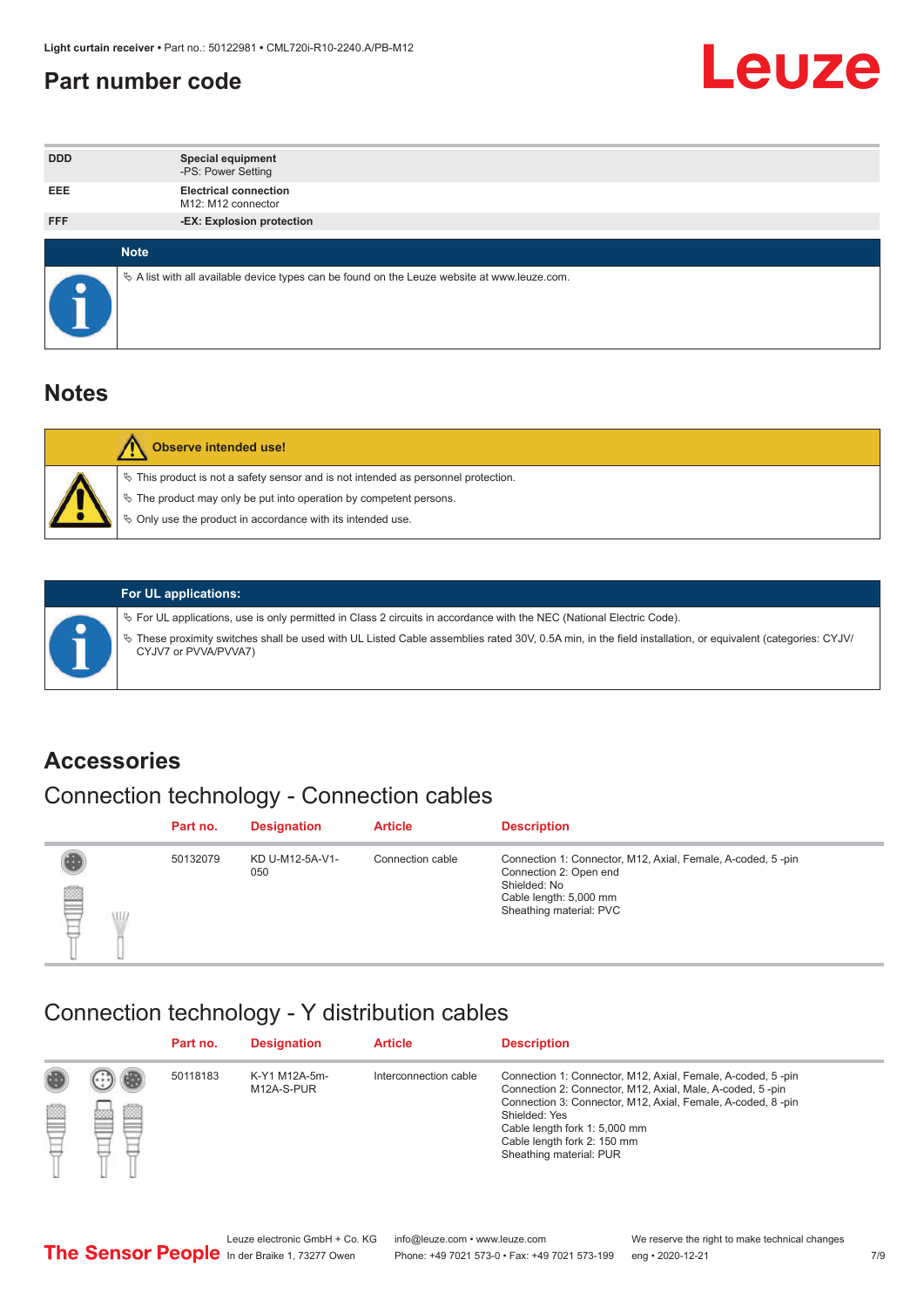#### **Accessories**

# **Leuze**

|   |        | Part no. | <b>Designation</b>           | <b>Article</b>        | <b>Description</b>                                                                                                                                                                                                                                                                             |
|---|--------|----------|------------------------------|-----------------------|------------------------------------------------------------------------------------------------------------------------------------------------------------------------------------------------------------------------------------------------------------------------------------------------|
| 您 | ×<br>一 | 50123265 | K-YPB M12A-5m-<br>M12A-S-PUR | Interconnection cable | Suitable for interface: PROFIBUS DP<br>Connection 1: Connector, M12, Axial, Male, B-coded, 5-pin<br>Connection 2: Cable with connector, M12, Axial, Female, B-coded, 5-pin<br>Connection 3: Cable with connector, M12, Axial, Male, B-coded, 5-pin<br>Shielded: Yes<br>Sheathing material: PUR |

### Mounting technology - Mounting brackets

|               | Part no. | <b>Designation</b> | <b>Article</b>      | <b>Description</b>                                                                                                                                                                                                        |
|---------------|----------|--------------------|---------------------|---------------------------------------------------------------------------------------------------------------------------------------------------------------------------------------------------------------------------|
| $\frac{1}{2}$ | 50142900 | BT 700M.5-2SET     | Mounting device set | Design of mounting device: Bracket mounting<br>Fastening, at system: Through-hole mounting, T slotted hole<br>Mounting bracket, at device: Screw type, Sliding block<br>Type of mounting device: Rigid<br>Material: Steel |

## Mounting technology - Swivel mounts

| Part no. | <b>Designation</b> | <b>Article</b>       | <b>Description</b>                                                                                                                                          |
|----------|--------------------|----------------------|-------------------------------------------------------------------------------------------------------------------------------------------------------------|
| 429046   | <b>BT-2R1</b>      | Mounting bracket set | Fastening, at system: Through-hole mounting<br>Mounting bracket, at device: Clampable<br>Type of mounting device: Turning, 360°<br>Material: Metal, Plastic |

### Configuration devices

| Part no. | <b>Designation</b>             | <b>Article</b>  | <b>Description</b>                                                       |
|----------|--------------------------------|-----------------|--------------------------------------------------------------------------|
| 50121098 | SET MD12-US2-IL1.1<br>$+$ Zub. | Diagnostics set | Interface: USB<br>Connections: 2 Piece(s)<br>Degree of protection: IP 20 |

#### Services

| Part no. | <b>Designation</b> | <b>Article</b>   | <b>Description</b>                                                                                                                                                                                                                                                                                                                                                                                                              |
|----------|--------------------|------------------|---------------------------------------------------------------------------------------------------------------------------------------------------------------------------------------------------------------------------------------------------------------------------------------------------------------------------------------------------------------------------------------------------------------------------------|
| S981001  | CS10-S-110         | Start-up support | Details: Performed at location of customer's choosing, duration: max. 10<br>hours.<br>Conditions: Devices and connection cables are already mounted, price not<br>including travel costs and, if applicable, accommodation expenses.<br>Restrictions: No mechanical (mounting) and electrical (wiring) work<br>performed, no changes (attachments, wiring, programming) to third-party<br>components in the nearby environment. |
| S981005  | CS10-T-110         | Product training | Details: Location and content to be agreed upon, duration: max. 10 hours.<br>Conditions: Price not including travel costs and, if applicable, accommodation<br>expenses.<br>Restrictions: Travel costs and accommodation expenses charged separately<br>and according to expenditure.                                                                                                                                           |